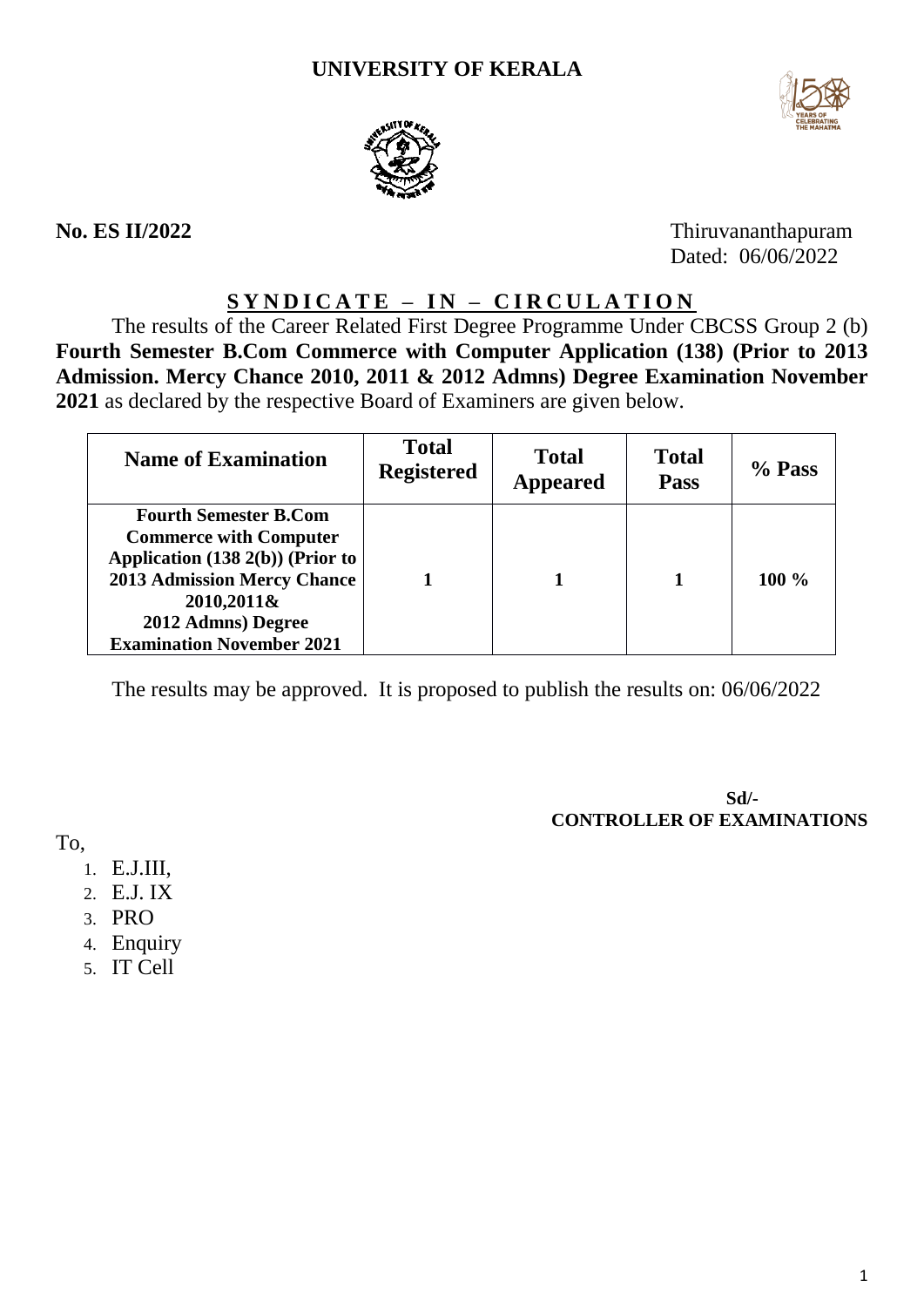

 1. The following is the provisional list of Register Numbers of the successful candidates at the Career Related First Degree Programme Under CBCSS Group 2(b) **Fourth Semester B.Com Commerce with Computer Application (138 2(b)) (Prior to 2013 Admission Mercy Chance 2010,2011 & 2012 Admns) Degree Examination November 2021** as declared by the Board of Examiners.

1. The last date for revaluation and scrutiny is **17/06/2022**. Candidates should make use of draft mark list available in the university website for applying for revaluation. Application for scrutiny and revaluation should be **submitted online only**.

| 2010 2011 Admins. (1 1101 to 2013 Adminstrati |                                           |  |
|-----------------------------------------------|-------------------------------------------|--|
| <b>COURSE CODE</b>                            | <b>COURSE</b>                             |  |
|                                               |                                           |  |
|                                               |                                           |  |
| CC 1441                                       | Corporate Accounting                      |  |
|                                               | (Common for CO & CC)                      |  |
| CC 1442                                       | Auditing                                  |  |
|                                               |                                           |  |
| CC 1443                                       | Business Environment and Entrepreneurship |  |
|                                               | Development                               |  |
| <b>CC</b> 1444                                | Indian Financial Markets                  |  |
|                                               | (Common for $CO & CC$ )                   |  |
| CC 1445                                       | $E -$ Commerce                            |  |
|                                               |                                           |  |
| CC 1431                                       | Principles and Practice of Insurance      |  |
|                                               |                                           |  |
|                                               |                                           |  |

### **2010 ,2011&2012 Admns. (Prior to 2013 Admission)**

Sd/-

# **CONTROLLER OF EXAMINATIONS**

University Buildings, Thiruvananthapuram Date: 06/06/2022